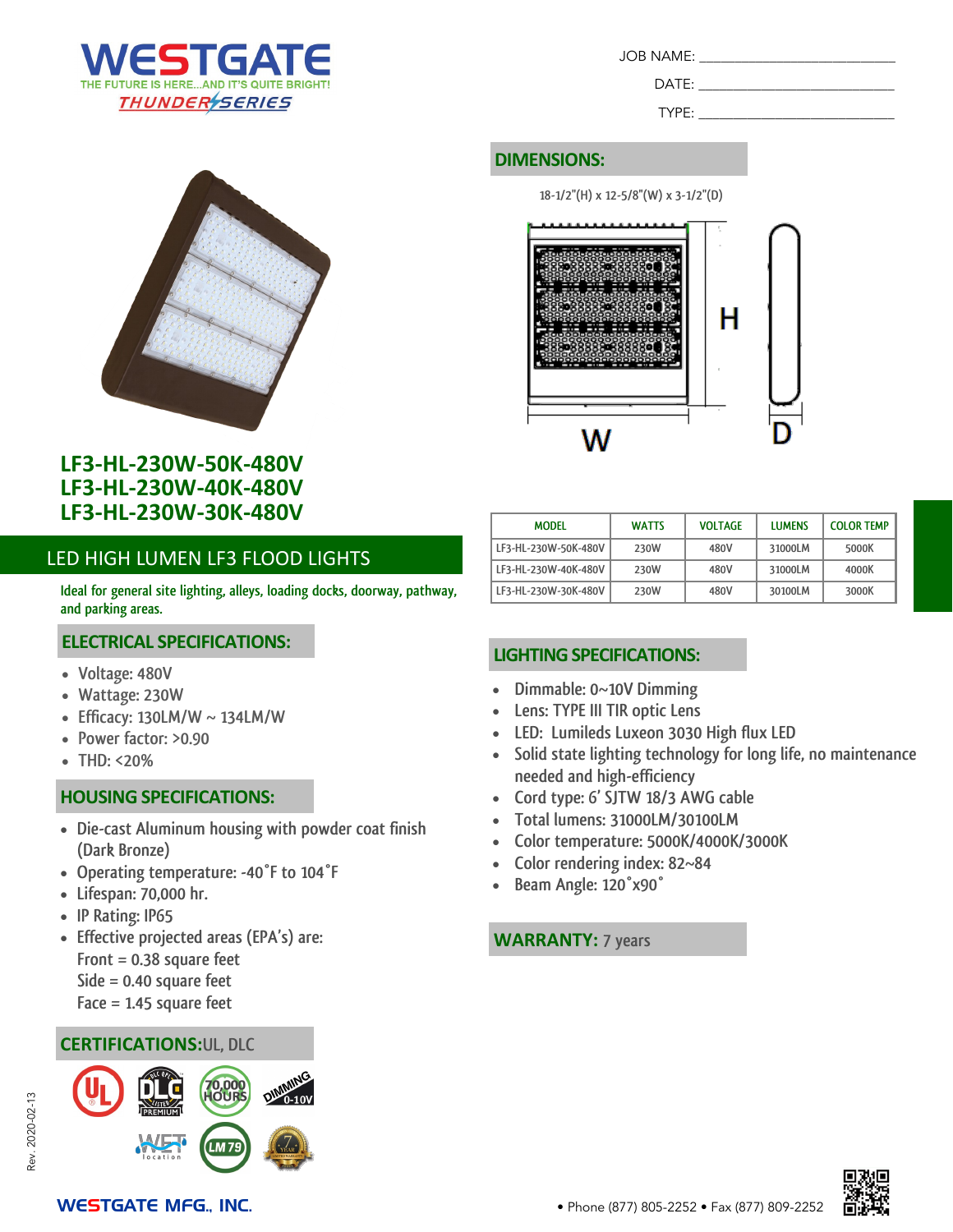

## **LF3-HL-230W-50K-480V LF3-HL-230W-40K-480V LF3-HL-230W-30K-480V**

## LED HIGH LUMEN LF3 FLOOD LIGHTS

## **MOUNTING OPTIONS:**



**LF3-HL-SF (Slip fitter)**



**LF3-HL-YK (Yoke)**



**MODEL WATTS VOLTAGE LUMENS COLOR TEMP**

**LF3-HL-230W-50K-480V 230W 480V 31000LM 5000K**

**LF3-HL-EXTARM (Straight Arm)**

#### **PHOTOMETRIC CHARTS:**



|        | <b>Illuminance at a Distance</b>            |            |                   |  |
|--------|---------------------------------------------|------------|-------------------|--|
|        | Center Beam fc                              | Beam Width |                   |  |
| 4.0R   | 371.0 fc                                    | 7.5 ft     | 2.2 <sub>ft</sub> |  |
| 8.07   | 92.7 fc                                     | 15.1 ft    | 4.3 ft            |  |
| 12.0R  | 41.2 fc                                     | 22.6 ft    | 6.5 ft            |  |
| 16.0ft | 23.2 fc                                     | 30.2 ft    | 8.7 ft            |  |
| 20.0A  | 14.8 fc                                     | 37.7 ft    | 10.9 ft           |  |
|        | Vert. Spread: 86.6°<br>Horiz. Spread: 30.4° |            |                   |  |